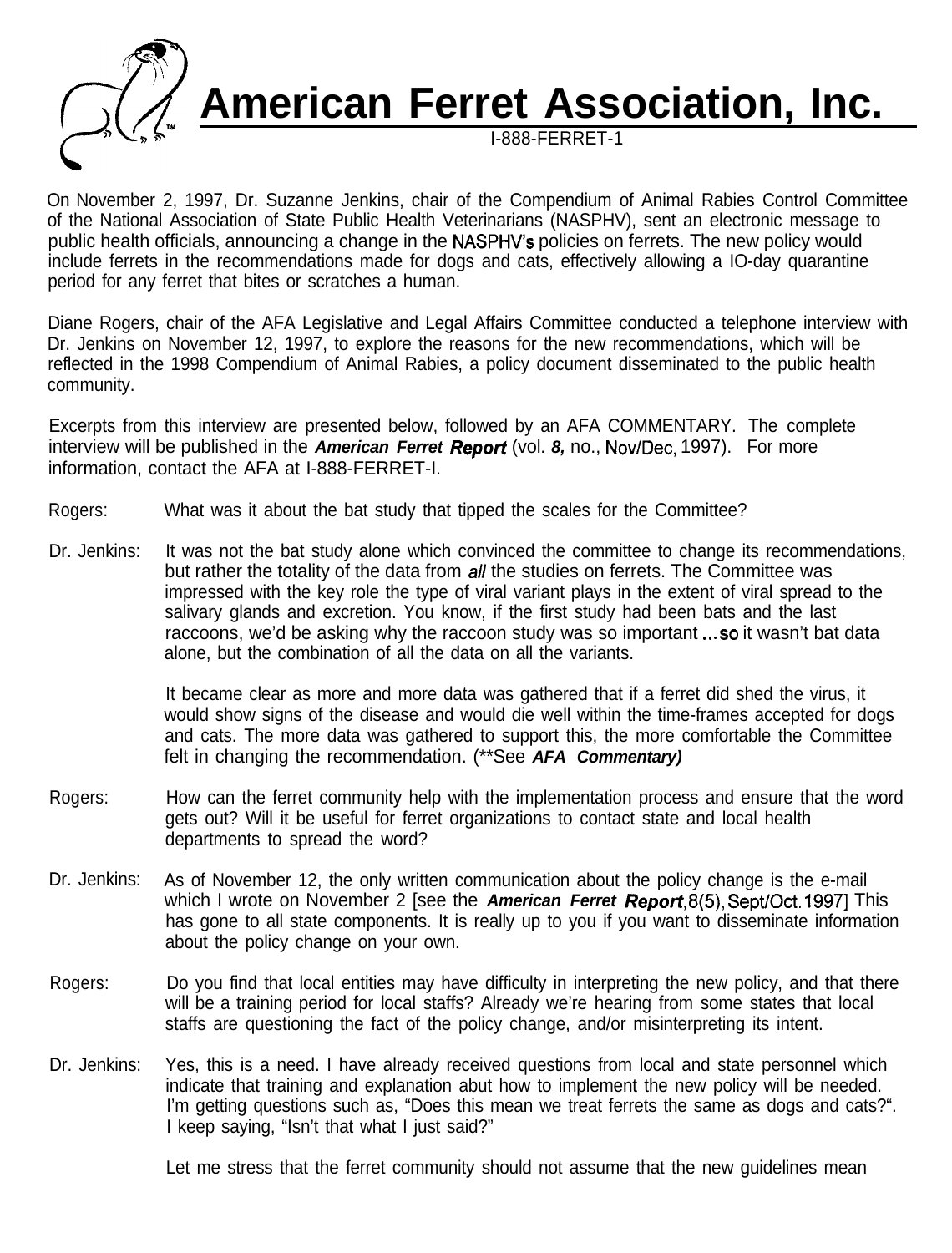every ferret that bites will be confined. Just as with dogs and cats, there may be extenuating circumstances which will lead health officials to test ferrets. As an example, we may have a cat whose history is unknown, which severely bites a child around the face with no provocation. This situation, plus other risk factors, could lead to a decision to test the cat under the current and the new policy both. (\*\*See the *AFA Commentary)*

- Rogers: When will a final copy of the Compendium be available?
- Dr. Jenkins: The Compendium is in final typing now and will be ready for release this week. It will be sent via cover memo to all state epidemiologists, public health veterinarians, and state veterinarians. An article on the new policy is expected in the *Journal of the American Veterinary Medical Association* in January 1998. The AFA will be sent a copy this week along with the state mailing.
- Note: *A complete copy of the revised Compendium will be posted on the AFA web page* as *soon* as *it is received. To receive a copy by mail, please send \$7.00 (Shipping/handling) to: "Compendium" c/o The American Ferret Association, P.O. Box 8056, McLean,* VA 22706- 8056.

## \* \* \* \* \* \* \* \*

In a follow-up letter to a ferret enthusiast, Dr. Jenkins amplified her statement in reference to circumstances in which ferrets might still be euthanized.

Dr. Jenkins: "You should be aware that there are situations when dogs and cats are euthanized and tested for rabies instead of being confined and observed for IO days. These circumstances could also occur with ferrets if behavior or health status is suspicious for rabies, but overall I expect these situations to be rare."

\* \* \* \* \* \* \* \*

## *AFA Commentary*

*To some the new recommendations come as an anticlimax. The epidemiologic data on ferrets, collected by the Centers for Disease Control and Prevention (CDC), documenting the numbers of naturally occurring rabies infections in ferrets, showed that for more than half a century, there have been less than two dozen ferrets that contracted rabies. This is in dramatic contrast to the 65,000 rabid dogs that were documented between 7946 and 7965 (about 5,000* a *year), and the 200-400 cats and dogs that continue to be documented annually, despite rabies vaccines. In addition, there has never been a case of rabies being transmitted by* a *ferret to a human or to another animal. In October 1992, AFA president, Sally Heber, AFA vice president, Freddie Ann Hoffman, M.D., the AFA Legislative and Legal Affairs Committee chair, Randy Sellers,* and *AFA member* James Gaines, *D. V. M.,* appeared *before the NASPHV Rabies Compendium Committee, requesting that ferrets be removed from the "wild" and "exotic" category, and recommending that they be treated identically to dogs and cats.*

*The data showed then that ferrets were not--- nor are they now--- a public health risk for rabies. Indeed, ferrets have an astoundingly low rate of rabies -- so low, that the studies conducted in ferrets more than* a *decade ago concluded that these animals were a 'dead-end' in the rabies cycle.*

*"It took five years, but it finally happened! It is* a *shame, however, that so many animals had to be sacrificed and so many resources, including taxpayers' dollars, wasted to document what the epidemiologic data already fold us (i.e. thousands of ferrets tested at the request of public health and animal control officials with so few ever actually having the disease, and no documented cases of the disease being transmitted by a ferret), " says AFA. "In light of the fact that no public health concern was ever documented by either the*